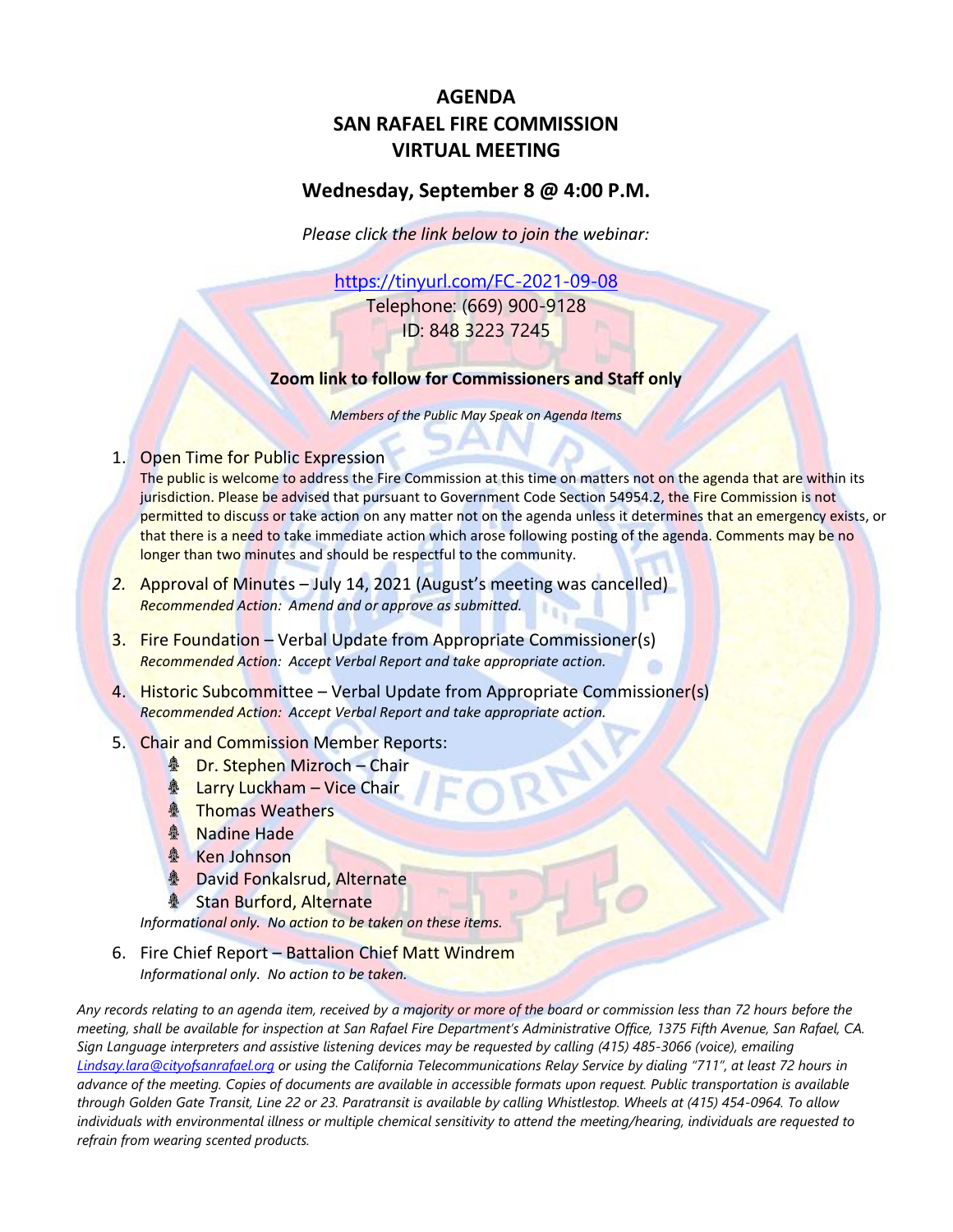#### **CITY OF SAN RAFAEL**

#### **FIRE COMMISSION REGULAR MEETING**

July 14, 2021 at 4:00 p.m.

Meeting Via Zoom

The meeting was called to order at 4:08 p.m. by Chair Mizroch.

Present: Chair Stephen Mizroch, Vice Chair Larry Luckham, Commissioner David Fonkalsrud, Commissioner Stan Burford, Commissioner Ken Johnson

Special Guest: Mayor Kate Colin

Staff: Fire Chief Darin White

#### 1. **Open Time for Public Expression**

No public comments.

#### 2. **Approval of Minutes**

Commissioner Buford moved to adopt the revised minutes while Commissioner Fonkalsrud agreed.

The minutes were adopted unanimously.

#### **Mayor's Comments:**

The Mayor wanted to discuss with the Fire Commission three initiatives she is pursuing in order to achieve greater resident engagement and an increase in government transparency. She envisions the importance of bringing in voices from the community and works to ensure that all voices are heard in all aspects of local government. The three initiatives are as follows:

#1 Tools at our disposal i.e. Twitter, NextDoor, and online search engines, can be utilized in order to achieve more efficient communication.

#2 Community conversation is Mayor Colin's second initiative for the City of San Rafael so that everyone may feel more connected.

#3 Spectrum sharing is of essence to the City of San Rafael not only across government, but also commercial users. While this is only a vision, this vision will be brought to the attention of the commission so that it may become a reality.

#4 Lastly, Mayor Colin wants to further enrich board member's experience as well as educate them further. This initiative will be made possible via an improvement in community engagement.

## 3. **Fire Foundation**

Annual Crab Feed & Silent Auction – **December 11th , 2021 – this event will raise funds for the Fire Department**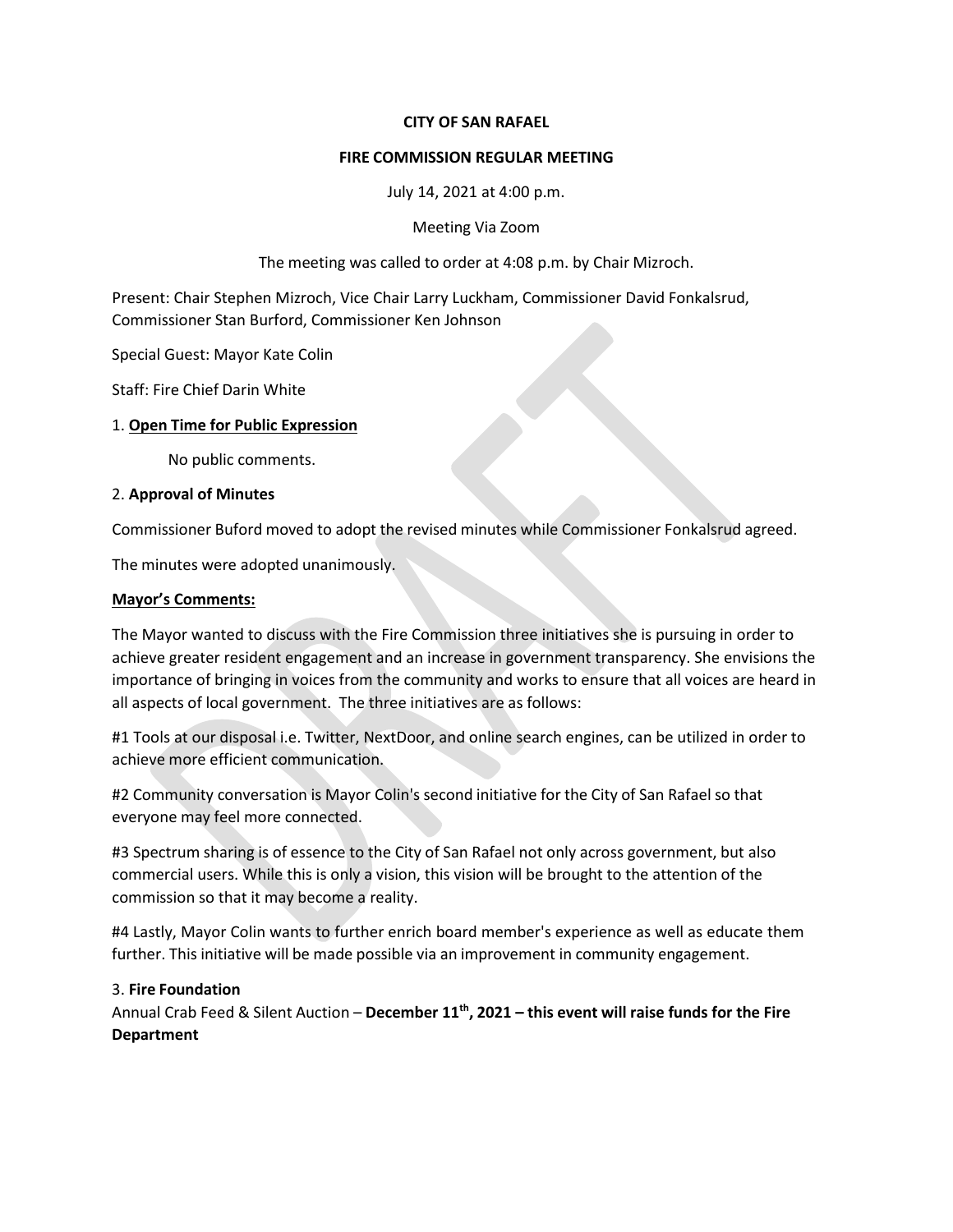Investigate what other Fire Agencies are doing for Cancer Screening – Commissioner Johnson volunteered his access to Gallagher Insurance Brokers Public Entity Division as well as Gallagher/FAIRA the largest Joint Powers Authority (JPA). This action will provide insurance and Risk Management guidelines tailored to meet the specific needs of the Fire and Emergency Service Agencies.

#### 4. **Historic Subcommittee**

The Police Department wants to share their display space with the Fire Department. Harry Barbier who served as a police officer for the San Rafael Police Department for 35 years, has a significant amount of memorabilia and might be able to assist in sharing.

SFPD is considering putting a Police Motorcycle in the Public Access area, the only question attached to this concern is what the Fire Department intends to do with this space.

Also, Commissioner Burford suggested a digital indoor kiosk with history about the fire department, which features department member commentary and a recruitment video. The Marin History Museum serves as extra space to install a kiosk which will portray even more Fire Dept. history.

The timing of the Opening for the Public Safety Center is April 2022, *Chief White was told May 2022.*

## **5.) Commissioners' Report**

Commissioner Fonkalsrud and Commissioner Burford's comments below:

Commissioner Fonkalsrud- "In regards to Seasonal Inspections, I met Simon Wright and Maddy Chapman who serve as strong resources. Our social media presence seems to be up to date which is promising."

Commission Burford- Met with Maddy Chapman & Simon Wright to retrieve his marching order to eradicate the Bamboo in the city as well as remove needles from his roofing, and remove Juniper trees.

All property owners in San Rafael, both public and private, will be required to remove all juniper, bamboo, acacia, and Italian cypress from their property.

## **6. Fire Chief's Report**

Training and Evaluation of the Fire Safe Folks continues and usually the goal is 99.9% compliance from residents. When necessary for vegetation management, legal involvement can be utilized. The Firewise USA Program encourages local solutions for safety by involving homeowners in taking individual responsibility for preparing their homes from the risk of wildfire. [https://www.firesafemarin.org/firewis](http://www.firesafemarin.org/firewise)e

#### **Incidents:**

On June 25, 2021, San Rafael firefighters responded to the first block of Bonnie Banks Way in Loch Lomond. Several callers reported thick smoke rising from the home. Upon arrival, firefighters found the attic of the single story ranch home fully involved in flames. It took firefighters approximately 30 minutes to extinguish the fire. A resident had been cooking at the time and had a large pot of oil on the stove when the oil overheated and caught fire. The flames extended up the exhaust flue into the attic. Fortunately, the kitchen and surrounding rooms incurred minimal damage.